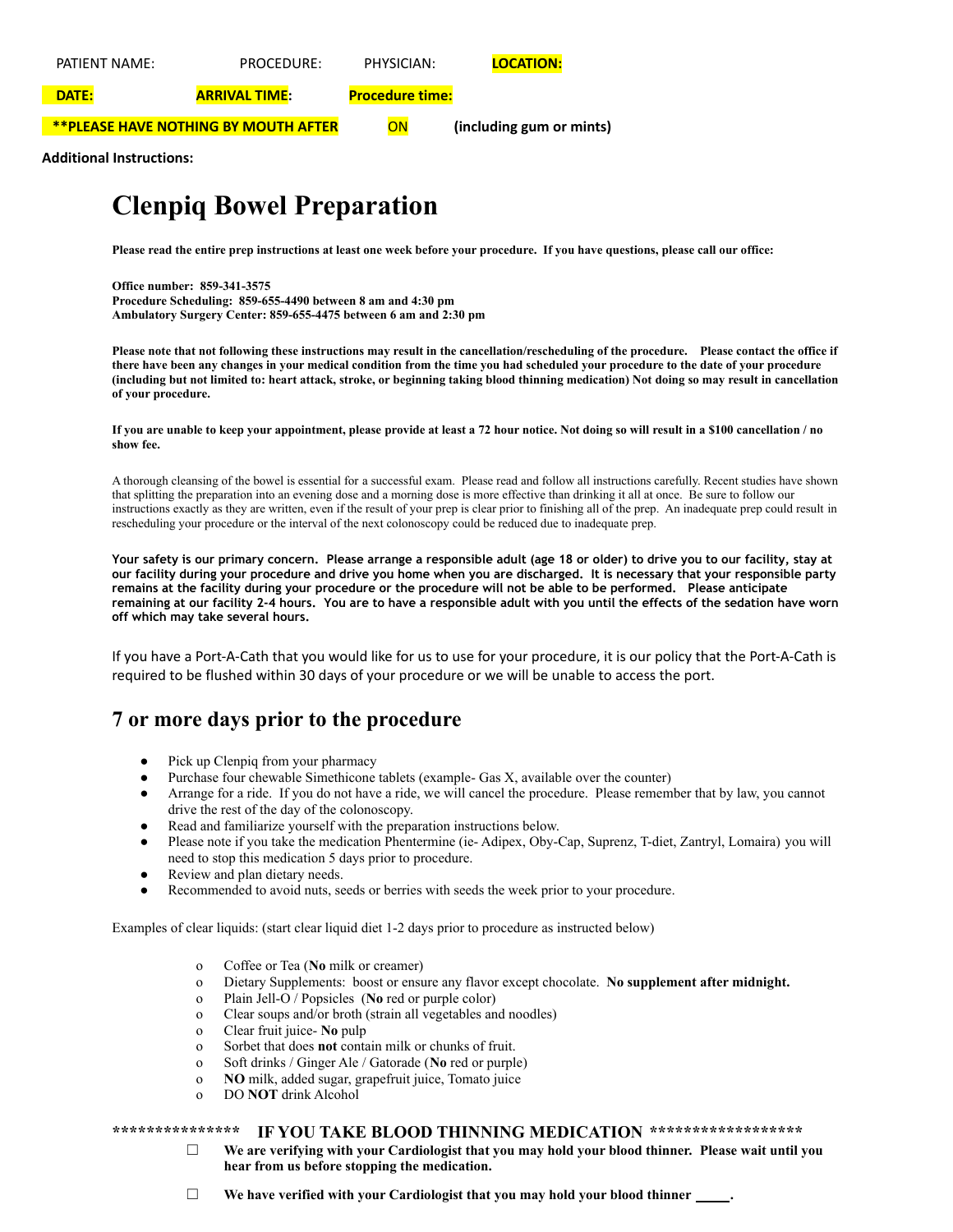### **STOP TAKING THE MEDICATION: DAYS PRIOR TO PROCEDURE.**

#### **YOU WILL BE INSTRUCTED ON WHEN TO RESUME TAKING YOUR BLOOD THINNER FOLLOWING YOUR PROCEDURE**

- **△** Begin clear liquid diet 1 days prior to procedure per physician recommendation if checked here.
- $\Box$  Begin clear liquid diet 2 days prior to procedure per physician recommendation if checked here.

## **1 day prior to the procedure**

- Start on a clear liquid diet when you get up and continue all day. Do not eat any solid foods. Do not consume anything that is red. Throughout the day, make sure to drink at least 8 glasses (2 quarts) of fluids.
- If you have Diabetes: drink dietary supplements throughout first day of the colon prep up until midnight (no chocolate flavor)
- **Between 4-6 pm** drink one bottle of the CLENPIQ followed by 40 ounces (5 cups) of clear liquids. Continue drinking liquids over the next 5 hours. It is important that you drink large amounts of liquid in order to keep your body hydrated and for colon cleansing.
- Take 2 Simethicone tablets with the last glass of water.
- **●** If you experience nausea, cramping or bloating stop drinking for 30 minutes- then start again.

## **On the day of the procedure**

- **Starting 4 hours before your scheduled arrival time**, drink one bottle of the CLENPIQ followed by 40 ounces (5 cups) of clear liquids. Continue drinking liquids until the time you are instructed to stop drinking.
- Take 2 Simethicone tablets with the last glass.
- **● STOP drinking any liquids 2 hours before your scheduled arrival time.**
- **● Take your heart (do not take blood thinner), blood pressure and seizure medications the morning of the procedure.**
- **● If you have diabetes, do not take your oral diabetic medication today.**
	- o Take  $\frac{1}{2}$  of long acting insulin
	- o Hold regular insulin
	- o Bring a dose of regular insulin
- Refrain from smoking the morning of the procedure
- If you wear dentures avoid using adhesive the day of the procedure as the dentures may be removed.
- If you use an inhaler please bring it with you the day of the procedure.
- Be advised premenopausal women will be required to provide urine specimen for pregnancy test.

# **FREQUENTLY ASKED QUESTIONS:**

- **Is there any way that I can make this taste better?** You can try sucking on hard candy or rinse your mouth with water or a mouthwash.
- **Why avoid red liquids?** The red color can persist in the colon and potentially look like blood.
- **One of the medications I was instructed to take the morning of my procedure is red. Can I take it?** Medications should be taken the morning of your exam regardless of the color.
- **I feel like vomiting and do not think I can drink any more. What should I do?** It is important that you continue to drink the solution if possible. Without a clean bowel, the doctor will not be able to thoroughly see inside of your colon to complete the examination. You can stop drinking for 30 minutes, then resume. If you do vomit, wait 30-60 minutes then begin drinking the solution again. If not improved, call us and have a phone number of an open pharmacy in case we need to call in a prescription.